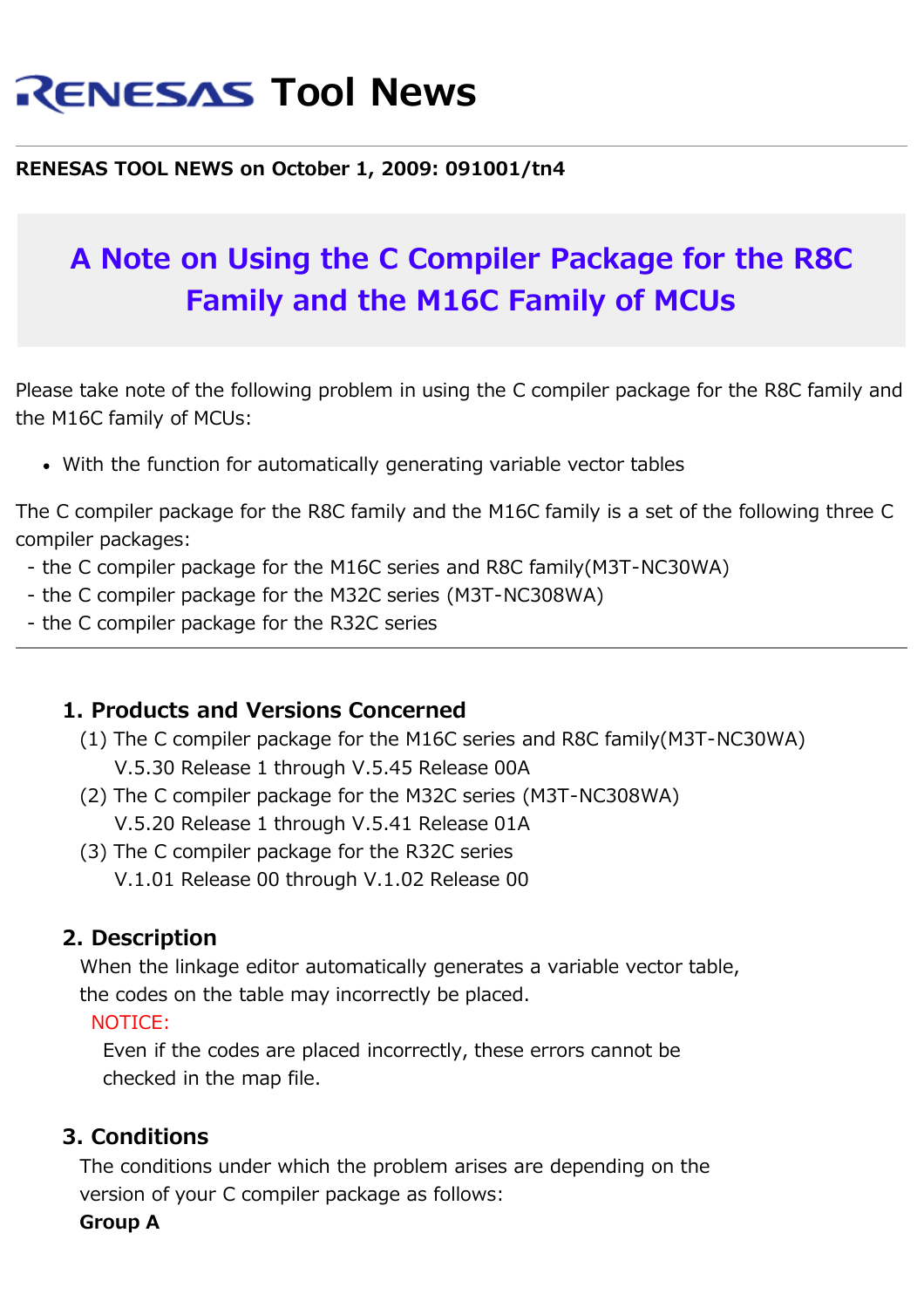If your product and its version fall in the following, see Section 3.1 below:

- (1) The C compiler package for the M16C series and R8C family (M3T-NC30WA)
	- V.5.30 Release 1 through V.5.30 Release 02
- (2) The C compiler package for the M32C series (M3T-NC308WA) V.5.20 Release 1 through V.5.20 Release 02

#### **Group B**

 If your product and its version fall in the following, see Section 3.2 below:

 (1) The C compiler package for the M16C series and R8C family (M3T-NC30WA)

V.5.40 Release 00 through V.5.45 Release 00A

- (2) The C compiler package for the M32C series (M3T-NC308WA) V.5.40 Release 00 through V.5.41 Release 01A
- (3) The C compiler package for the R32C series V.1.01 Release 00 through V.1.02 Release 00

#### **3.1 Conditions for Group A**

The problem may arise if the following conditions are all satisfied:

 (1) The function for automatically generating variable vector tables is in effect. (See NOTE 1.)

 This is the case where the -fMVT option is used in the compiler, the assembler, and the linker.

 If you are using real-time OS M3T-MR30/4, M3T-MR308/4, or M3T-MR100/4, this problem does not arise because the compiler's function for automatically generating variable vector tables is not used.

- (2) The software interrupt vector 0 for a variable vector table is selected.
- (3) In the generated variable vector table exists an unoccupied area, which contains no value.

 If an unoccupied area exists, the following warning message is dispatched at linking:

 Warning (\*\*\*): The free area's address in vector table isn't specified. (See NOTE 2.)

 In either of the following cases, all the areas are filled with values, so this problem does not arise:

(a) The link option -VECT is selected.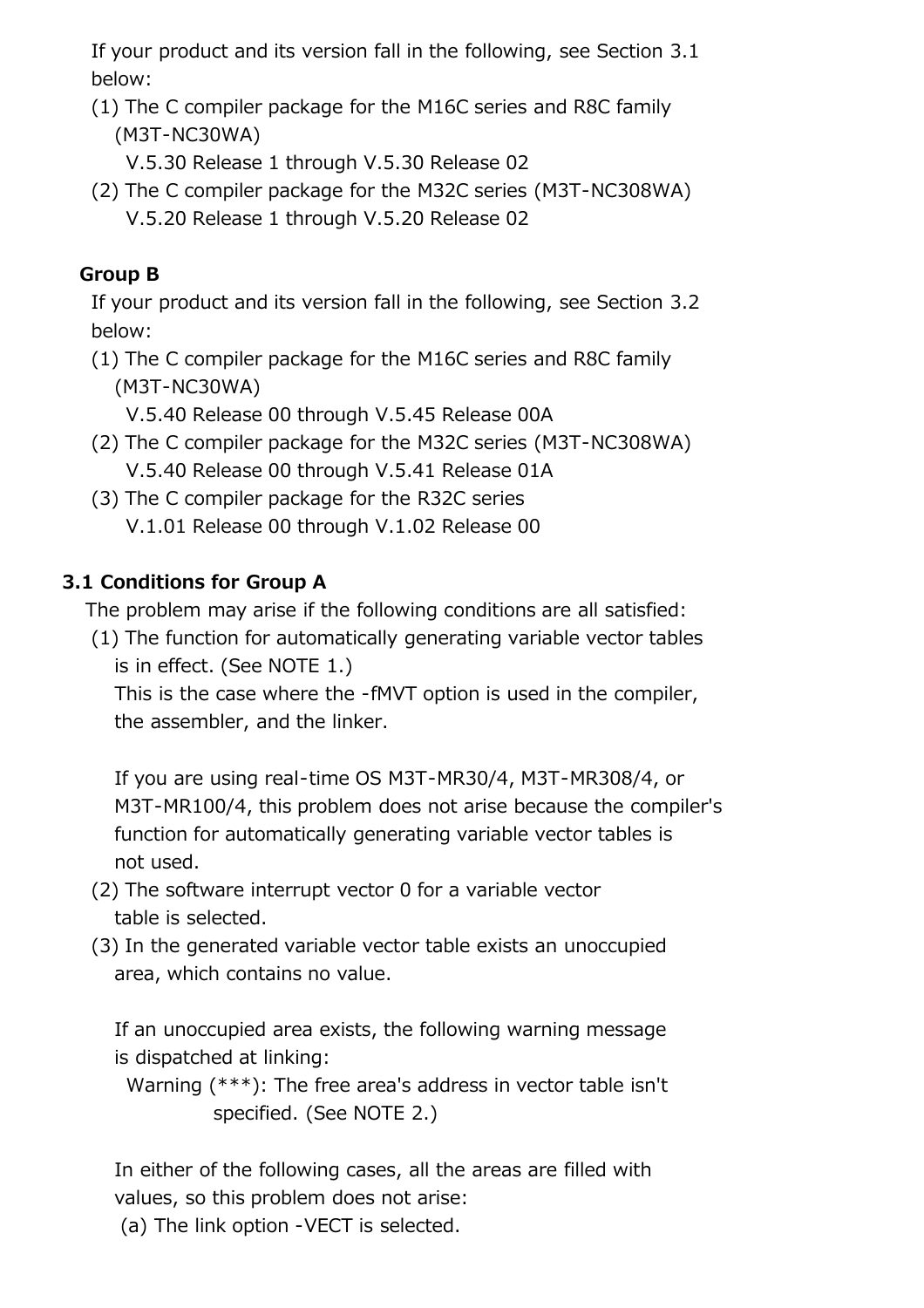(b) The global label whose name is "dummy\_int" is defined.

## NOTES:

- 1. The section name of the automatically generated vector table is "\_\_NC\_rvector".
- 2. The symbol \*\*\* in the above message denotes a linker name, ln30 or ln308, depending on the linker you are using.

## **3.2 Conditions for Group B**

The problem may arise if the following conditions are all satisfied:

 (1) The function for automatically generating variable vector tables is in effect. (See NOTE 3.)

 This is the case where an interrupt vector number is specified in the definition of the interrupt handling function. That is,

 vect= is used in #pragma interrupt, or assembler directive command .RVECTOR is used in assembly language.

 If you are using real-time OS M3T-MR30/4, M3T-MR308/4, or M3T-MR100/4, this problem does not arise because the compiler's function for automatically generating variable vector tables is not used.

- (2) The software interrupt vector 0 for a variable vector table is selected.
- (3) In the generated variable vector table exists an unoccupied area, which contains no value.

 If an unoccupied area exists, the following warning message is dispatched at linking:

 Warning (\*\*\*): The free area's address in vector table isn't specified. (See NOTE 4.)

 In either of the following cases, all the areas are filled with values, so this problem does not arise:

- (a) The link option -VECT is selected.
- (b) The global label whose name is "dummy int" or "\_\_dummy\_int" is defined.

## NOTES:

- 3. The section name of the automatically generated vector table is "vector".
- 4. The symbol \*\*\* in the above message denotes a linker name, ln30, ln308, or ln100, depending on the linker you are using.

## **4. Example**

An example in the C compiler package for the M16C series and R8C family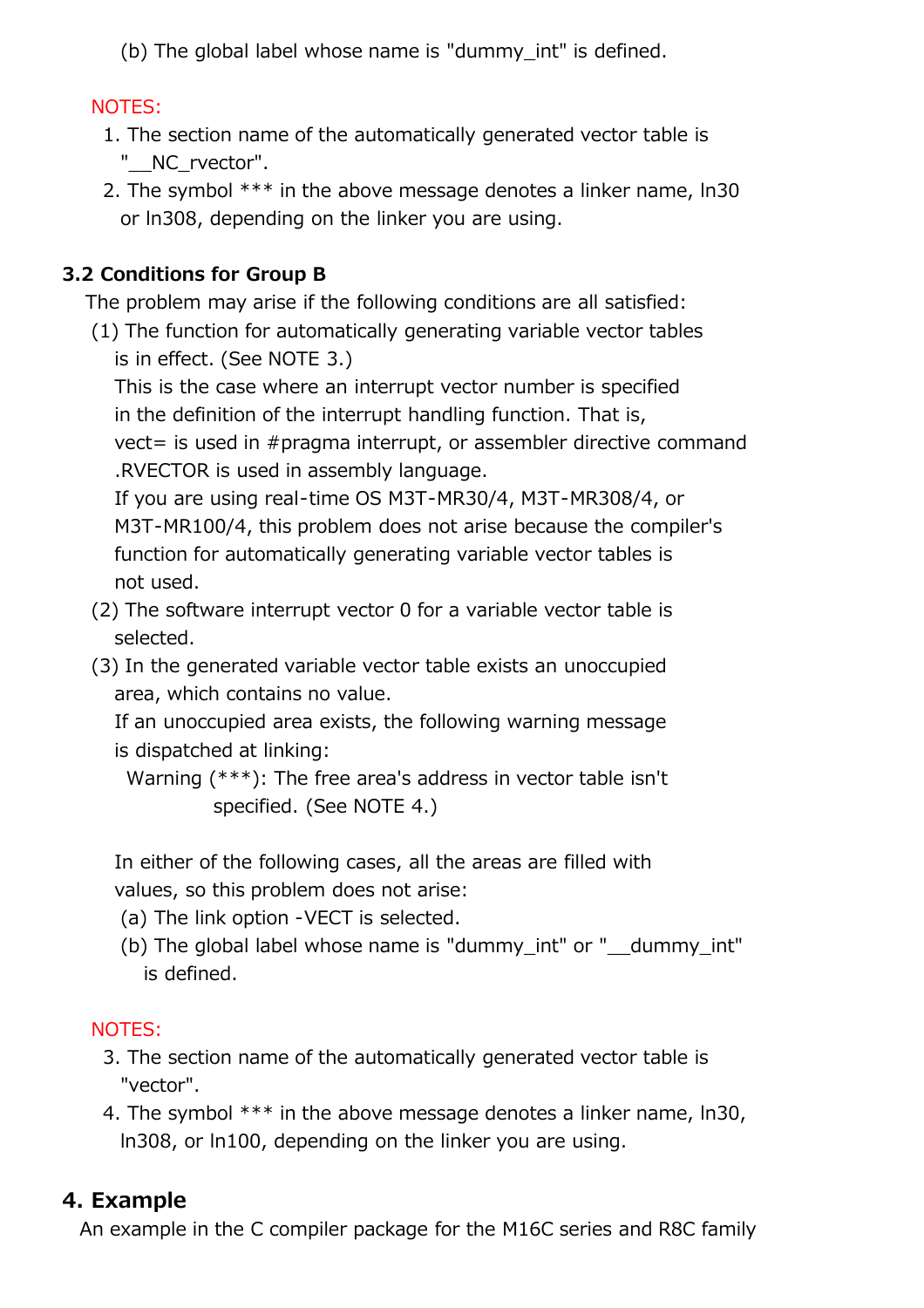V.5.45 Release 00A (in Group B) is shown below.

```
 <intp.c>
 ------------------------------------------------------------------
#pragma interrupt \Boxbrk(vect=0) /* Conditions (1), and (2) */
 void _brk(void);
 void _brk(void){}
 ------------------------------------------------------------------
<main.c> ------------------------------------------------------------------
 void main()
\{ }
 ------------------------------------------------------------------
```
Command line input

nc30 intp.c main.c -R8C -ln30 "-order program=00E000,vector=00FEDC"

 In the above example, the incorrect codes are generated in the Motorola S-record format file as follows:

 **Incorrect codes** ---------------------------- S0030000FC S20900E000ECFDEDBFFB86 S20900E006F300E000003D <- Software interrupt vector 0 begins. S804000000FB ----------------------------

 Here, the software interrupt vector 0 does not begin at address 00FEDCh but at address 00E007h (at the end of the program section).

 The correct codes, in which the software interrupt vector 0 begins at address 00FEDCh, are as follows:

#### **Correct codes**

 ---------------------------- S0030000FC S20900E000ECFDEDBFFB86 S20500E006F321 S20800FEDC00E000003D <- Software interrupt vector 0 begins. S804000000FB ----------------------------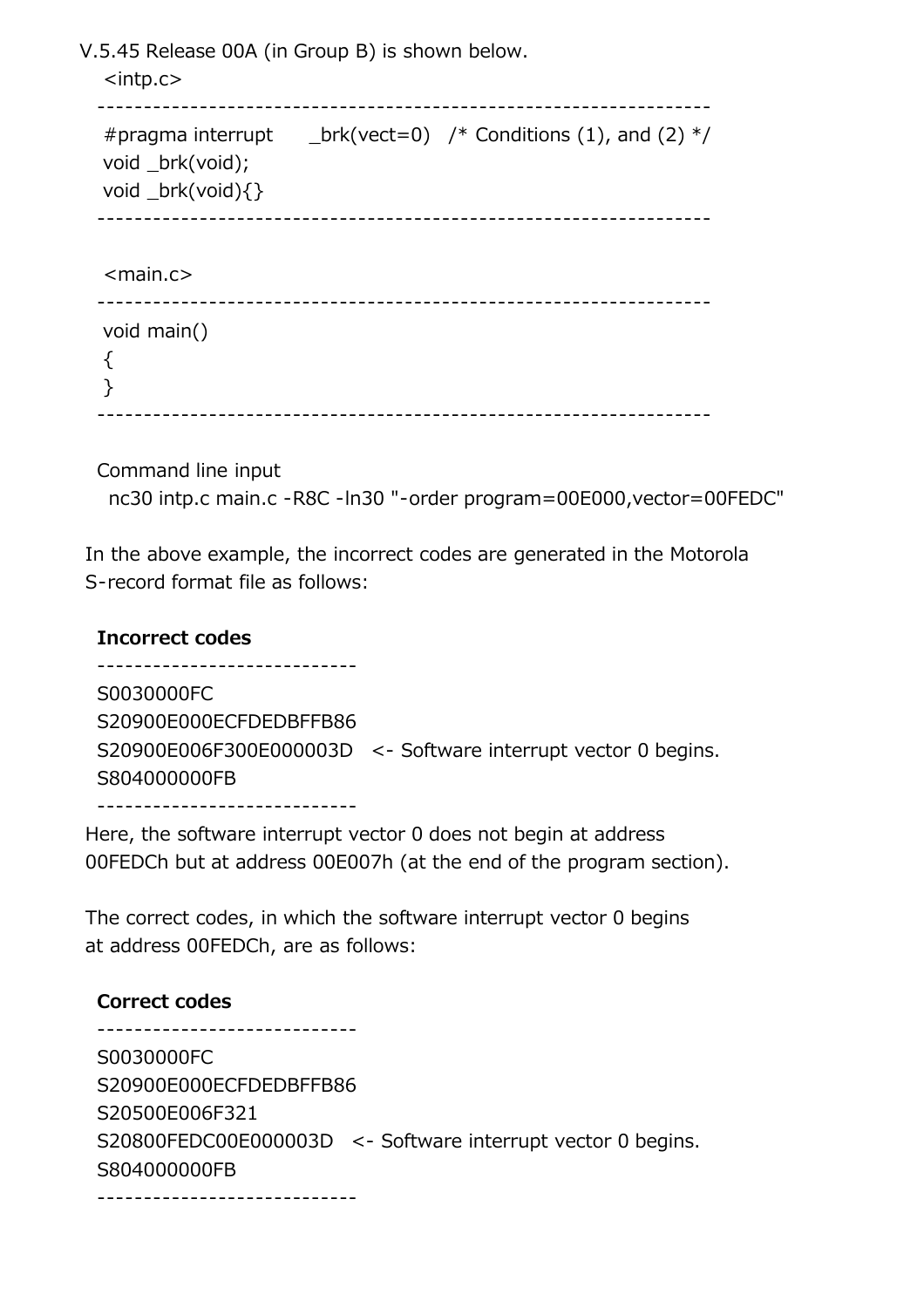Even if incorrect codes are generated in the Motorola S-record format file, however, the vector section begins at its correct address in the map file, as shown below.

--------------------------------------------------------------------

 ########################################## # (2) SECTION INFORMATION # ########################################## # SECTION ATR TYPE START LENGTH ALIGN MODULENAME program REL CODE 00E000 000005 2 intp REL CODE 00E006 000001 2 main vector REL ROMDATA 00FEDC 000100 intp --------------------------------------------------------------------

#### **5. Workarounds**

To avoid this problem, use any of the following methods:

- (1) Specify the values of the unoccupied areas in the variable vector table by using the link option -VECT.
- (2) Define the function "dummy\_int" in assembly language.
- (3) Define the function " dummy int" in C language if your product is included in Group B.

#### **Example of method (2):**

 ---------------------------------------- .glb dummy\_int dummy\_int: reit ----------------------------------------

## **Example of method (3):**

 ---------------------------------------- #pragma interrupt dummy int() void dummy int(void); void dummy int(void) $\{\}$ ----------------------------------------

## **6. Notices**

- (1) If you use the start-up file written in C language, the "\_dummy\_int" function is defined in the fvector.c file. So this problem does not arise.
- (2) If you use the start-up file in assembly language, the "dummy\_int" function is defined in the ncrt0.a30 file. So this problem does not arise also.
- (3) If you do not use the start-up file included in the C compiler